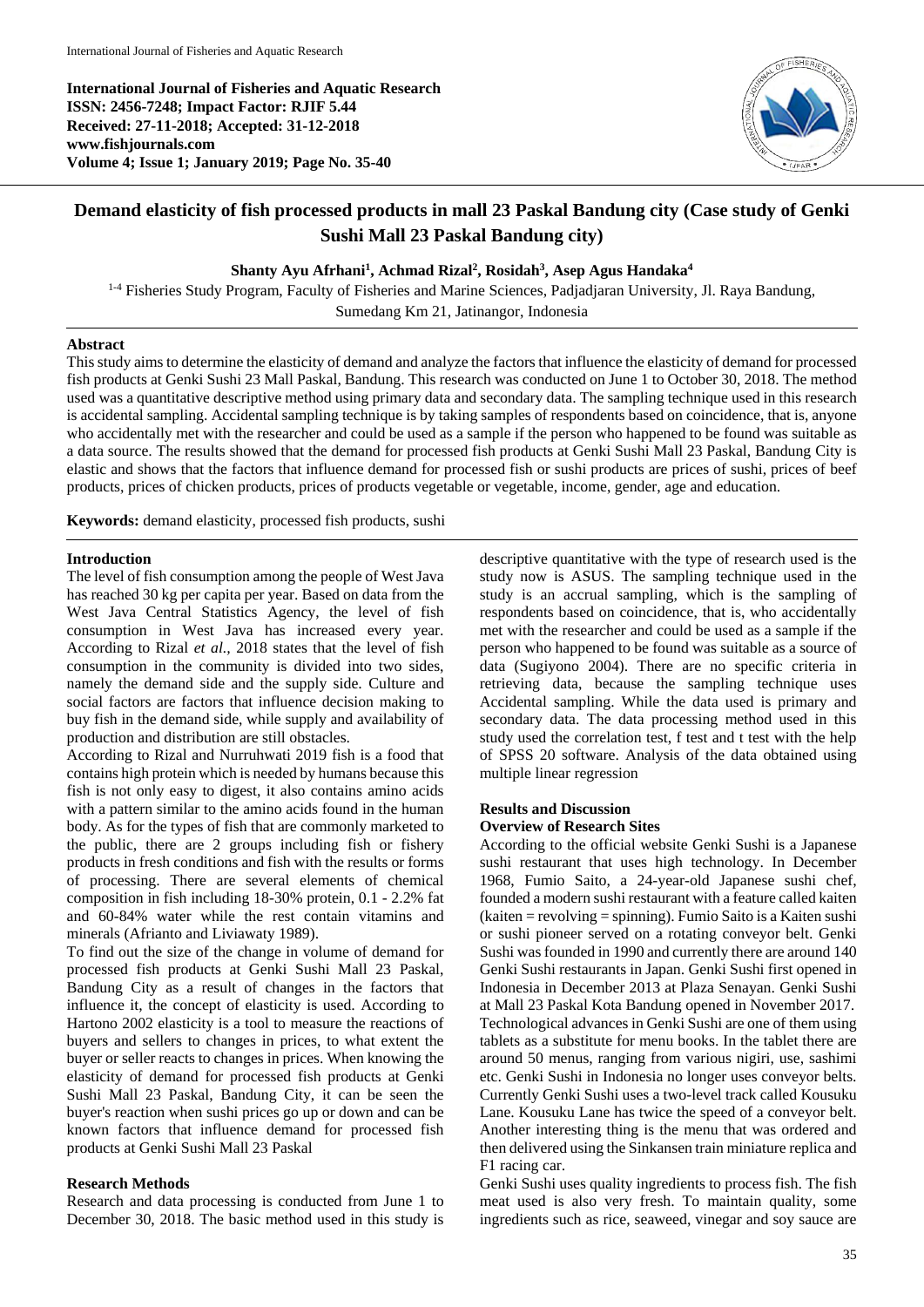imported directly from Japan. In fact, to maintain hygiene, Genki Sushi prints sushi rice using a tool to minimize the reduced quality of Sushi rice besides being cleaner, the process of making sushi in Genki Sushi is faster.

#### **Consumer Characteristics**

Based on the research that has been carried out, as for the number of frequency of purchases on a plate scale of 1,570 plates with many samples of consumers 65 people. While the number of visitors averaged over 1 month over 1000 visitors. Based on the results of research from respondents' answers regarding the frequency of Sushi purchases within 1 month in Genki Sushi, 16 respondents (53.33%) stated twice a month. This shows that visitors are satisfied enough to consume Sushi in Genki Sushi. Consumers can decide to visit a place to eat to meet their needs. Consumers who are satisfied with an item and service, then their behavior is that they will not hesitate to buy and consume these goods and services in the future (Rangkuti 2008)<sup>[4]</sup>.

The characteristics of respondents based on sex who buy processed fish products in Genki Sushi can be seen in Table 1 below

**Table 1:** Characteristics of Gender Consumers

| Gender | <b>Frequency</b> | Percen % |
|--------|------------------|----------|
| Male   |                  | 53.84615 |
| Female |                  | 46.15385 |
| Total  |                  | ω        |

From Table 1 above, of the 65 respondents who are consumers of Genki Sushi Mall 23 Paskal, Bandung City, 35 people (53.84%) were male and 30 (46.15%) were female. Men need more energy and protein than women. This is because men do more physical activity than women (Brown 2005). Therefore, men need to consume more processed fish products than women, so that men consume more processed fish products.

Characteristics of the age of the respondents consisted of 5 age groups. Characteristics of respondents based on age can be seen in Table 2

**Table 2:** Characteristics of Age Consumers

| Age       | <b>Frequency</b> | Percen % |
|-----------|------------------|----------|
| 17-24     |                  |          |
| $25 - 32$ |                  | 29       |
| $33 - 40$ |                  |          |
| 41-48     |                  |          |
| 49-56     |                  |          |
| Total     |                  | 1 ∩6     |

Based on Table 2, the majority of consumers who buy processed fish products at Genki Sushi Mall 23 Paskal in Bandung are in the 17-24 age group of 40 people (62%). Young age or productive age is an active age in carrying out activities especially activities outside the home because it requires good nutritional intake and consumer behavior is also formed by the stages of the family life cycle (Kotler  $2004$ ) <sup>[3]</sup>. It can be assumed that respondents at the age of 17-24 choose to consume processed fish products to meet their nutritional needs to maintain stamina so that their daily activities run smoothly.

Characteristics of respondents based on education level consisted of junior high school, high school, vocational school and university. Consumer characteristics based on the latest level of education can be seen in Table 3.

**Table 3:** Consumer Characteristics Based on Education

| <b>Last Education</b>   | Frequency | Percen % |
|-------------------------|-----------|----------|
| <b>SMA</b>              | 36        | 55,38462 |
| <b>Higher Education</b> | 25        | 38,46154 |
| <b>SMP</b>              |           | 3,076923 |
| SMK                     |           | 3,076923 |
| Total                   |           |          |

Based on data in Table 3, Consumers who buy processed fish products in Genki Sushi Mall 23 Paskal, Bandung City are dominated by high school education levels. The level of high school education is 36 respondents (55.38%). The last level of education for tertiary institutions is 25 respondents (38.46). The number of respondents at the Education level of Vocational and Junior High Schools is the same amounting to 2 respondents (3.07%) out of a total of 65 respondents. It can be assumed that the consumer background will affect the type of work which in turn will affect the thinking patterns in the demand for processed fish products at Genki Sushi Mall 23 Paskal, Bandung City.

The characteristics of the work-based consumer consist of 4 groups. Characteristics of consumers based on work can be seen in Table 4.

**Table 4:** Characteristics of Job-Based Consumers

| Job          | <b>Frequency</b> | Percen $(\% )$ |
|--------------|------------------|----------------|
| <b>BUMN</b>  | 10               | 15,38462       |
| Employee     | 15               | 23,07692       |
| Student      | 15               | 23,07692       |
| Entrepreneur | 25               | 38,46154       |
| Total        | 65               |                |

Based on the data in Table 4, it is known that consumers who buy processed fish products in Genki Sushi are dominated by entrepreneurs with a total of 25 respondents (38.46%). This is done to determine the extent to which respondents have jobs that can determine their monthly income. A person's perspective on consuming goods and services can be influenced by the type of work that the person has (Irawan  $2003$ ) <sup>[2]</sup>. It can be assumed the respondent with an established job will buy the product according to his ability. Entrepreneurs have a good economic situation, have a consumption pattern with high purchasing power and unrestricted time of activity such as the majority of other jobs. Consumer characteristics based on income consist of 5 groups. Consumer characteristics based on income can be seen in Table 5.

**Table 5:** Characteristics of Income-Based Consumers

| Income                  | <b>Frequency</b> | Percen $(\% )$ |
|-------------------------|------------------|----------------|
| $<$ 1 million           |                  | 3,07           |
| 1 s.d 2 million         | 10               | 15,38          |
| 2 million s.d 3 million | 15               | 23,07          |
| 3 s.d 4 million         | 16               | 24,61          |
| $>$ 4 million           | 22               | 33,84          |
| Total                   | 65               | 100            |

Based on Table 5, consumers who buy processed fish products in Genki Sushi Mall 23 Paskal, Bandung City are dominated by income of more than Rp. 4,000,000 as many as 22 people (33.84%). The high income of consumers is based on the type of work that influences the mindset of the demand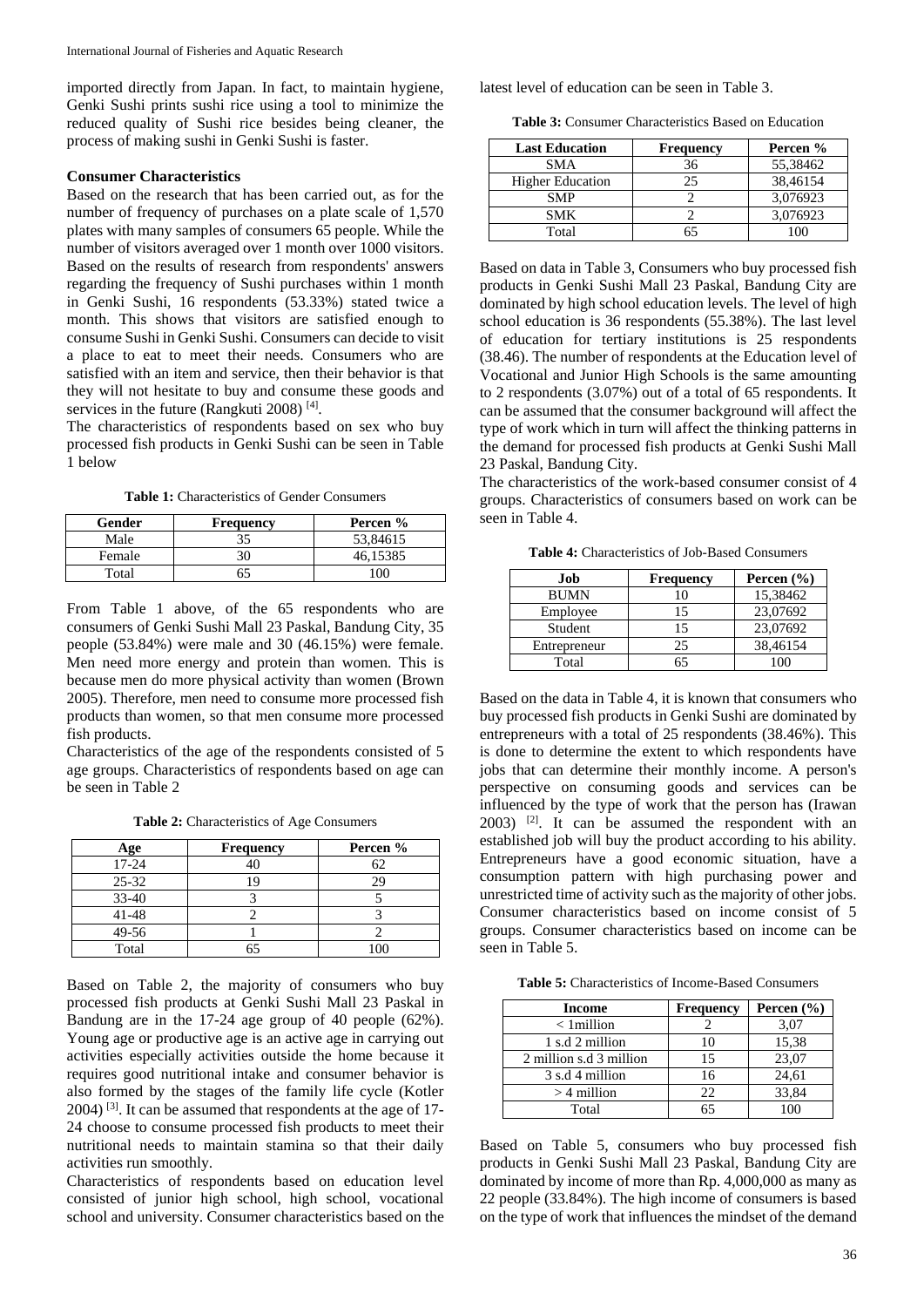for processed fish products. The amount of income will illustrate the amount of purchasing power of a consumer (Sumarwan 2003) [9] .

The results of filling out questionnaires by Genki Sushi consumers regarding information on the nutritional content of fish in Table 6 are as follows

| <b>Table 6:</b> Information about the Nutritional Content of Fish |  |  |  |  |  |  |
|-------------------------------------------------------------------|--|--|--|--|--|--|
|-------------------------------------------------------------------|--|--|--|--|--|--|

| <b>Statement</b>                           | Frequency | <b>Percen</b> $\left(\frac{9}{6}\right)$ |
|--------------------------------------------|-----------|------------------------------------------|
| Government Extension                       |           | 16.92                                    |
| Family                                     |           | 12,30                                    |
| <b>Friends and Surrounding Environment</b> |           | 3,07                                     |
| Electronic Media                           | 14        | 67.67                                    |
| Total                                      | 65        |                                          |

Based on the results of the research from the respondents' answers regarding the sources of information on nutrient content in fish, Table 6 as many as 44 respondents (67.67%) stated from electronic media. This shows that the knowledge provided by the media at this time can influence consumer interest in the demand for processed fish products, for example consumers who know good nutrition in fish will buy fish to meet the nutritional needs of consumers. Each respondent has a favorite type of Sushi to be consumed. The results of filling out questionnaires by Genki Sushi

consumers regarding information on choices like to consume fish processed products in Table 7 as follows.

**Table 7:** Choices like to consume Fish Processed Products

| <b>Statement</b> | <b>Frequency</b> | Percen $(\% )$ |
|------------------|------------------|----------------|
| Like             | 39               |                |
| Very Like        |                  | 23,07692308    |
| Indifferent      |                  | 16,92307692    |
| Dislike          |                  |                |
| Total            |                  |                |

Based on the results of the research from the respondents' answers regarding the question of choice, like consuming processed fish products, Table 7, as many as 39 respondents (60.00%) stated that they liked, 15 respondents (23.07%) stated they were very fond and 11 respondents (16.92%) stated ordinary. It can be assumed that processed fish products are favored by respondents to meet food needs is a good habit, not only in sales but because processed fish products have good nutritional content for health and the task of business managers of processed fish products, especially Genki Sushi, to make innovations in processing processed products so that enthusiasts of processed fish products are increasing.

As for there are factors that influence consumers choosing to buy processed fish products at Genki Sushi Mall 23 Paskal Kota Bandung can be seen in Table 8 below.

**Table 8:** Factors that influence Consumers choose Genki Sushi

| <b>Statement</b>                      | <b>Frequency</b> | Percen % |
|---------------------------------------|------------------|----------|
| Location and Situation of Restaurants | 38               | 58,46154 |
| Varied Fish Processed Products        |                  | 12,30769 |
| Good Product Quality                  | 15               | 23,07692 |
| Affordable Price                      |                  | 6,153846 |
| Total                                 |                  |          |

Based on the results of the study in table 8, it is known from the consumer's answer regarding the factors that influence consumers choosing Genki Sushi Mall 23 Paskal, which is 38 respondents (58.46%) stated because of the location and condition of the restaurant. This shows that the Genki Sushi Restaurant in Mall 23 Paskal, Bandung City has managed to get consumer appeal by providing high-tech Sushi serving facilities from the menu presentation of the processed fish products.

The results of the questionnaire for consumers regarding the choice of the type of fish products that are preferred in Genki Sushi Mall 23 Paskal Kota Bandung can be seen in table 9.

**Table 9:** The most preferred choice of types of processed fish products

| <b>Type of Sushi</b> | <b>Frequency</b> | Percen%     |
|----------------------|------------------|-------------|
| Gunkan               |                  | 13,84615385 |
| Makimono             |                  | 9,230769231 |
| Nigiri               |                  | 16,92307692 |
| Sashimi              | 39               |             |
| Total                | 65               |             |

Based on Table 9 above is the result of research from consumers' answers regarding the types of processed / often consumed fish products, as many as 39 respondents (60%) stated that they liked Sashimi. This shows that many consumers who come to Genki Sushi Mall 23 Paskal, Bandung City want to consume processed fish products with the type of sashimi. Consumers who are financially capable will prefer healthy products, even though the prices tend to be more expensive (Rangkuti 2008)<sup>[4]</sup>.

Even though processed fish products are one of the needs, consumers have alternatives to consuming processed fish products, while the questionnaire results for consumers regarding alternative choices other than fish processed products can be seen in Table 10.

**Table 10:** Alternative Options Other than Fish Processed Products

| <b>Subtitution</b>            | Frequency | Percen %    |
|-------------------------------|-----------|-------------|
| Chicken Meat                  | 28        | 43,07692308 |
| <b>Beef</b>                   | 26        | 40,000000   |
| Vegetable Products            |           | 13.84615385 |
| Others (Ramen, Ice Cream etc) |           | 3.076923077 |
| Total                         | 65        | 100         |

Based on the results of the research in Table 10, it is known from consumer responses about alternatives other than buying processed fish products as many as 28 respondents (43.07%) stated chicken meat. This shows that chicken meat is an alternative when consumers do not get the desired processed fish products, also chicken is more easily obtained by consumers and a more affordable price of beef.

The results of filling out questionnaires by Genki Sushi consumers regarding alternatives when they run out of desired fish stocks Table 11 as follows.

**Table 11:** Alternatives when you want to run out of desired fish stocks

| <b>Statement</b>                     | Frequency | Percen %    |
|--------------------------------------|-----------|-------------|
| Buying Other Fish Processed Products | 39        | 60          |
| <b>Buy Other Products</b>            | 19        | 29,23076923 |
| Not Buying                           |           | 10,76923077 |
| Buy elsewhere                        |           |             |
| Total                                | 65        |             |

Based on the results of the study in table 11, it is known from the consumer's answer on how to respond if there is a vacancy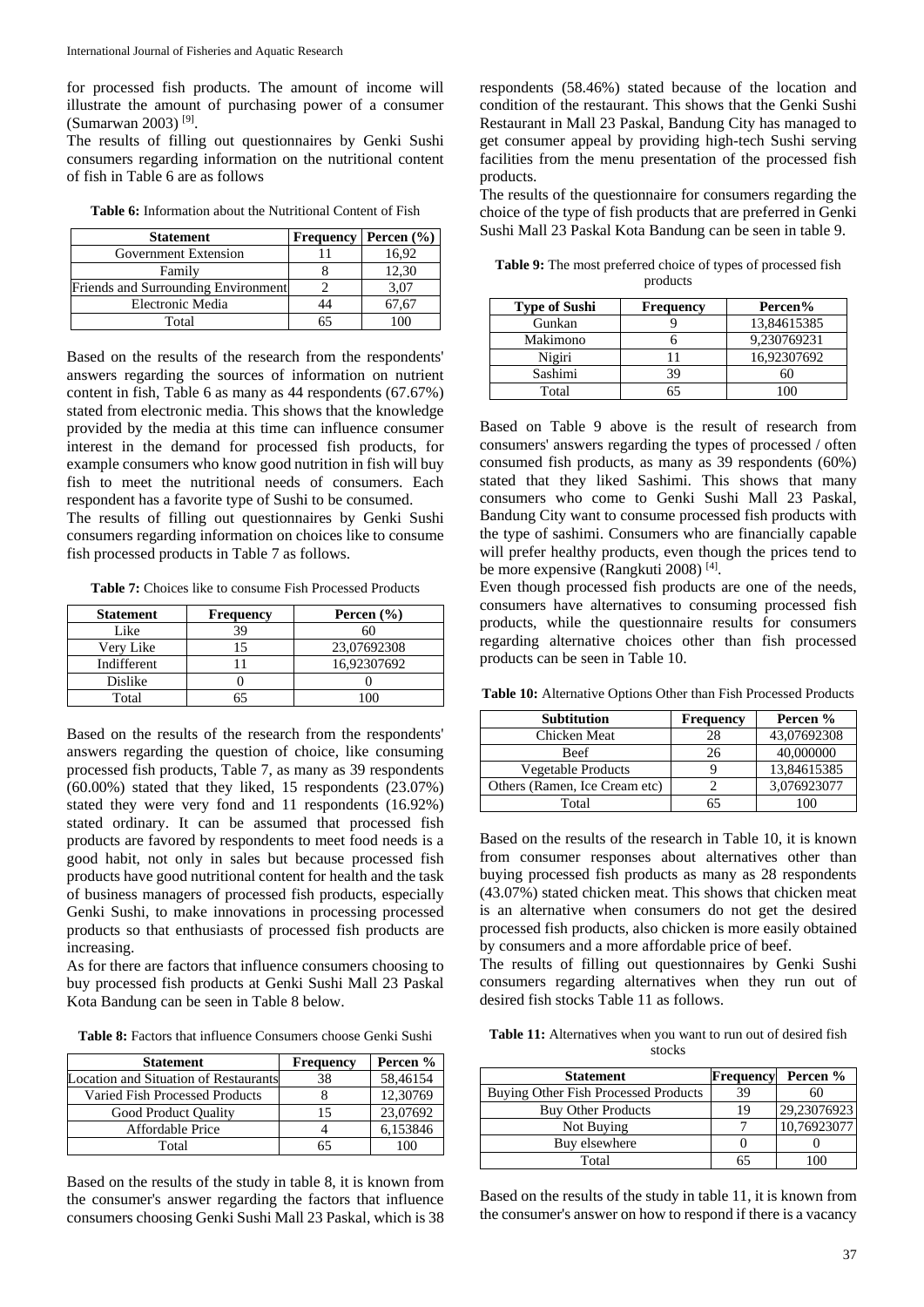in the desired type of processed fish product, namely 39 respondents (60.00%) said they would buy other types of processed fish products. This shows that the respondents who visited were quite loyal to Genki Sushi. Several factors that influence consumer loyalty, according to Dharmamesta (1999) are product quality and promotion. Consumers who get satisfaction with the products they buy tend to come back again and re-purchase the same product.

Loyal consumers will come back again to buy the same product. In addition to prices, there are things that are considered separately when wanting to buy processed fish products. As for the results of the questionnaire for consumers regarding the things considered when buying processed fish products in Genki Sushi can be seen in Table 12.

**Table 12:** Things to Consider When Buying Processed Fish Products

| <b>Statement</b>                 | <b>Frequency</b> | Percen % |
|----------------------------------|------------------|----------|
| Price                            | 19               | 29,23077 |
| <b>Sense</b>                     |                  | 61,53846 |
| Types of Processed Fish Products |                  | 9,230769 |
| Total                            |                  |          |

Based on the results of the research in table 12, it is known from the questionnaire for consumers about the things considered when buying processed fish products in Genki Sushi Mall 23 Paskal, Bandung, as many as 40 respondents (61.53%) expressed their taste. This shows consumers who come are not too concerned with prices, but are more concerned with the taste that is liked by consumers.

Data Analysis

The results of data analysis using SPSS 20 Software.. In order to obtain the best regression results, it must meet the statistical criteria as follows:

#### **Correlation Test**

Correlation test is used to determine the degree of relationship and contribution of independent variables to the dependent variable. The results of the correlation test analysis of the value of  $r = 0.899$  means that the value is close to 1, the correlation between all independent variables (sushi prices, chicken prices, beef prices, vegetable prices, income, sex, age and education) is said to be positive and very strong. The relationship between all independent variables (sushi prices, chicken prices, beef prices, vegetable prices, adaptation, gender, age and education) is directly proportional to the dependent variable (Demand for processed fish products).

# **Test F**

The F test is used to find out whether the independent variables examined together have a significant effect on the variation in demand for processed fish products at Genki Sushi Mall 23 Paskal, Bandung City. Results of the F test analysis in Table 13 below.

**Table 13:** Results of Analysis of Demand for Processed Fish Products in Genki Sushi

| <b>Source of Variation</b> | Df | <b>Mean Square</b> |        | <b>Significance</b> |
|----------------------------|----|--------------------|--------|---------------------|
| Regression                 |    | $2.36393E+11$      | 29.456 | 0.000               |
| Residual                   | 56 | 8025256168         |        |                     |
| Total                      |    | 64                 |        |                     |

Based on Table 13, it can be seen that the significance value is 0,000 and smaller than  $\alpha = 0.05$ . Thus Ha is accepted and Ho is rejected, which means that the independent variables examined together have a significant effect on the demand for processed fish products at Genki Sushi Mall 23 Paskal Kota Bandung at a 95% confidence level. It means that the variable price of sushi, price of chicken meat, price of beef, vegetable prices, income, type of family, age and education together have a significant effect on the demand for processed fish products at Genki Sushi Mall 23 Paskal, Bandung City.

# **t Test**

The t test is a test conducted to determine the effect of individually examined independent variables on the demand for processed fish products at Genki Sushi Mall 23 Paskal, Bandung. The results of the t test analysis in Table 14 are below

**Table 14:** Results of Analysis of Tests for Each Free Variable

| <b>Variable</b>                            | Coefficient<br><b>Regression</b> | t-hit    | <b>Significance</b>   |
|--------------------------------------------|----------------------------------|----------|-----------------------|
| Sushi Price                                | $-0.211$                         | $-2.645$ | $0.011*$              |
| Price of Chicken Meat Harga<br>Daging Ayam | 0.418                            | 0.920    | $0.362^{ns}$          |
| <b>Beef Prices</b>                         | 4.126                            | 3.114    | $0.003*$              |
| Vegetable Prices                           | 0.659                            | 0.524    | $0.602^{ns}$          |
| Revenue                                    | 0.025                            | 3.531    | $0.001*$              |
| Gender                                     | 24043.458                        | 1.023    | $0.311$ <sup>ns</sup> |
| Age                                        | 5743.560                         | 3.346    | $0.001*$              |
| Education                                  | 180794.686                       | 5.692    | $0.000*$              |

Information: \*: significance up to a 95% confidence level ns: not significant

Based on Table 14, it can be seen that the variable prices of sushi, beef prices, income, age and education have a significant effect on the demand for processed fish products in Genki Sushi Mall 23 Paskal Kota Bandung up to a confidence level of 95%. This is indicated by the significance of the price of sushi, the price of beef, income, age and education which is smaller than the value of  $\alpha = 0.05$ , when using t-table the value is 2,003, calculate the price of sushi, the price of beef, income, age and education have a value greater than 2,003 so that the variable price of sushi, beef prices, income, age and education have a significant effect.

Variable prices of chicken meat, vegetable prices and gender on demand for processed fish products at Genki Sushi Mall 23 Paskal, Bandung City have no significant effect. This is indicated by the significance value of the three variables which is greater than the value of  $\alpha = 0.05$ 

# **Determination Coefficient Test**

The coefficient of determination test measures how far the model's ability to explain the dependent variable (demand for Processed fish products). The following are the test results of the coefficient of determination using the SPSS program in table 15 below.

**Table 15:** Determination coefficient test results model summary

| <b>Model Summary</b> |       |               |                                    |                               |
|----------------------|-------|---------------|------------------------------------|-------------------------------|
| Model                | R     | <b>Square</b> | <b>Adjusted R</b><br><b>Square</b> | Std. Error of<br>the Estimate |
|                      | .899ª | 808.          | 781                                | 89583.79411                   |

a. Predictors: (Constant), Education, Vegetable Prices, Age, Beef Prices, Gender, Income, Chicken Prices, Sushi Prices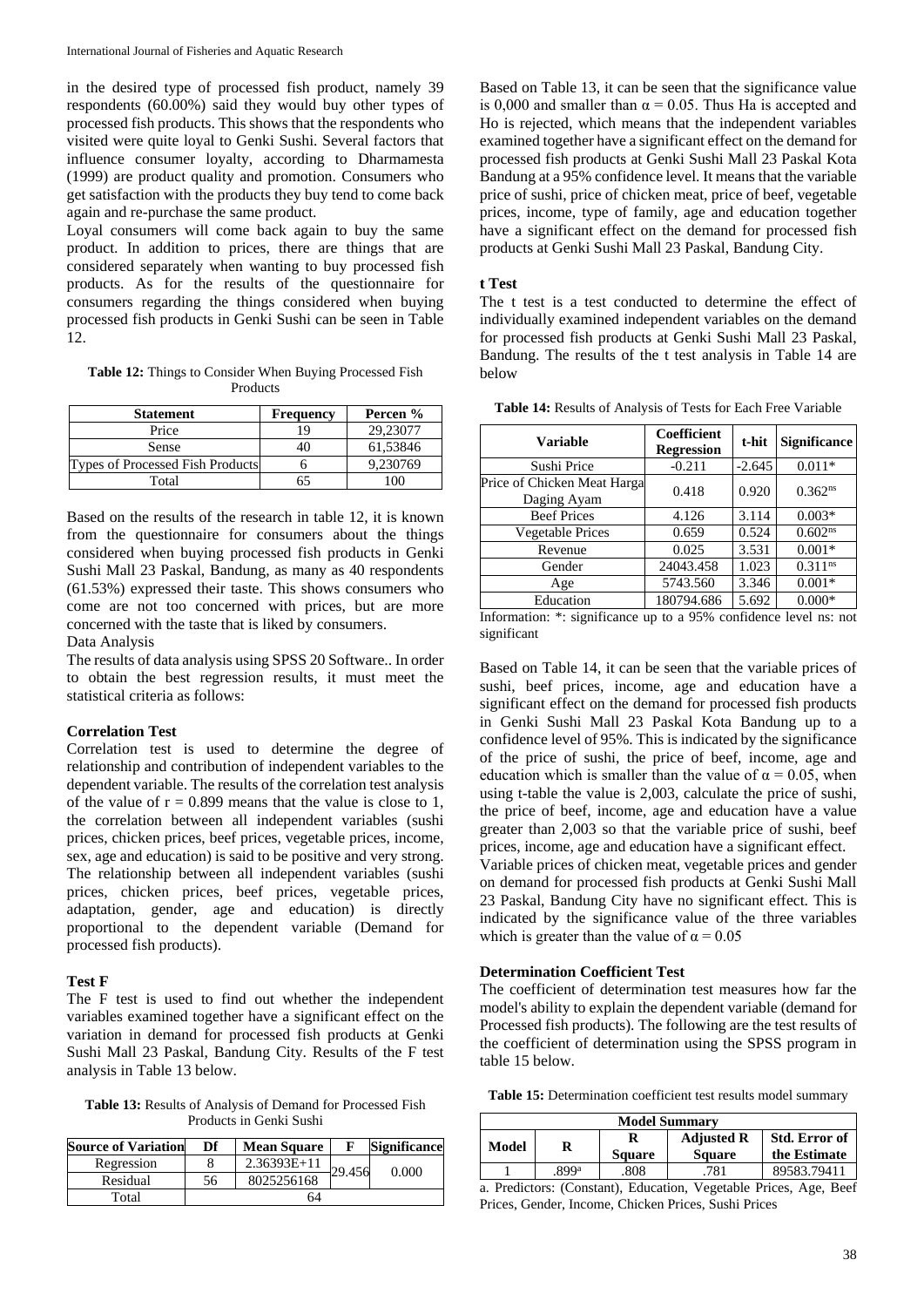Based on the table above, it is known that the correlation between the variation of the dependent variable (demand for processed fish products) of R 0.899 means the relationship between the variable price of sushi, the price of chicken, the price of beef, vegetable prices, income, gender, age, education and product demand processed fish in good categories. Whereas for the determination coefficient (R Square) of 0.808 which means the demand variable for processed fish products can be explained by independent variables (variable price of sushi, price of chicken, price of beef, vegetable prices, adaptation, gender, age and education) is 80, 8%, while the rest  $(100\% - 80.8\% = 19.2\%)$  is explained by other factors not included in the regression model.

Demand for Fish Processed Products at Genki Sushi Mall 23 Paskal Kota Bandung

The degree of sensitivity of the request function to price changes can be seen by looking at each of the independent variables. The results of the analysis of the elasticity of demand for processed fish products at Genki Sushi Mall 23 Paskal Kota Bandung in Table 16.

| <b>Variable</b>                              | <b>Value</b><br><b>Elasticity</b> | <b>Value</b><br><b>Elasticity</b> |  |
|----------------------------------------------|-----------------------------------|-----------------------------------|--|
| Product                                      | Price                             | <b>Cross</b>                      |  |
| Price of Sushi (Fish Processed)<br>Products) | $-(2,2)$                          |                                   |  |
| Beef Prices 2,166                            |                                   | 2,166                             |  |
| Price of Chicken Meat                        |                                   | 1,38                              |  |
| Price of Vegetable Products                  |                                   | 0,562                             |  |
| Revenue                                      |                                   |                                   |  |

**Table 16:** Value for Demand for Processed Fish Products

*Source***:** Data Analysis Results Primary

The value of the elasticity of the request can be explained below:

#### **a) Price elasticity**

Based on the results of the analysis it is known that the elasticity is -2.2. The value of elasticity with a negative sign indicates that the variable price of sushi (Processed Fish Products) has an inverse relationship with the demand for processed fish products. This means that if the price of sushi rises 1%, the demand for processed fish products will decrease by 2.2%, and vice versa if the price of sushi fish drops 1% then the demand for sushi will increase by 2.2%. Negative signs only explain the relationship that is the opposite of the price of goods with the number of requests. A value of more than one price elasticity indicates that the demand for catfish is elastic, which meansthe percentage change in the requested amount is greater than the price change.

# **b) Cross Elasticity**

The value of cross elasticity of the price of beef products is 2,166. This means that if the price of beef products rises by 1%, the demand for sushi will increase by 2.166%, and vice versa. A positive sign on the value of elasticity indicates that beef is a substitute for sushi. While the results of the analysis of cross elasticity of chicken meat powder are 0.562. This means that if the price of red tilapia increases 1%, the demand for catfish will increase by 0.562%, and vice versa. A positive sign on the value of elasticity shows that chicken meat is a substitute for sushi.

The amount of cross elasticity of vegetable products is 1.38. This means that if vegetable products rise by 1% then the demand for sushi will increase by 1.38%, and vice versa. A positive sign on the value of elasticity shows that vegetable products are not a complementary item of sushi

#### **c) Income Elasticity**

Based on the results of the analysis it is known that the amount of income elasticity is 2.765, which means that if there is an increase in income of 1% it will result in an increase in the demand for catfish by 2.765%, and vice versa. Positive income elasticity figures indicate that sushi is a normal item, meaning that if the income of the population rises, the demand for sushi will increase. The coefficient value of more than one explains that changes in the number of requests have a proportion greater than the proportion of increase in income.

In Table 16 shows that sushi is a normal item. The demand and price of sushi have little to do with the price of chicken meat products and vegetable products which are indicated by the elasticity value of each commodity smaller than the value of sushi elasticity, but the value of income elasticity is greater than the price elasticity of sushi. So sushi in Genki Sushi Mall 23 Paskal, Bandung City is less responsive to changes in economic determinants.

#### **Conclusions and suggestions Conclusion**

Based on the results of the research that has been carried out, the price elasticity value for sushi or processed fish products is -2.2, which means that sushi prices are elastic because they have more than 1 value. While for cross elasticity, the variable used is the price of beef products, product prices chicken meat and the price of vegetable or vegetable products. At the price of beef obtained an elasticity value of 2.166 while the price of chicken meat obtained an elasticity value of 1.38, which means that both variables are elastic because it has an elastic value of more than 1. Whereas the price of vegetable products or vegetables the elasticity value is 0.562 which means the price vegetable or vegetable products are inelastic because they have an elasticity value of less than 1. These three variables are substitutes for sushi or processed fish products. The value of income elasticity of consumers of Genki Sushi Mall 23 Paskal, Bandung City is 2,765, which means elastic. The value of income elasticity is greater than the elasticity value of sushi prices, so the price of sushi is less responsive to changes in economic determinants.

Factors that influence the demand for sushi or processed fish products at Genki Sushi Mall 23 Paskal, Bandung are prices of sushi, prices of beef products, prices of chicken products, prices of vegetable or vegetable products, income, gender, age and education. Based on the t test when using t-table the t table value is 2,003 while for t-count sushi prices, beef prices, income, age and education have a value greater than 2,003 (thit> ttab) so that the variable price of sushi, beef prices, income, age and education significantly influence. Whereas in the variable price of chicken meat, vegetable and gender prices on the demand for processed fish products in Genki Sushi Mall 23 Paskal, Bandung, there was no significant effect. The value of determination coefficient (R Square) is 0.808, which means the demand variable for processed fish products can be explained by independent variables (variable price of sushi, price of chicken, price of beef, vegetable prices, adaptation, gender, age and education) is 80, 8%, while the rest (100% -  $80.8% = 19.2%$ ) is explained by other factors not included in the regression model.